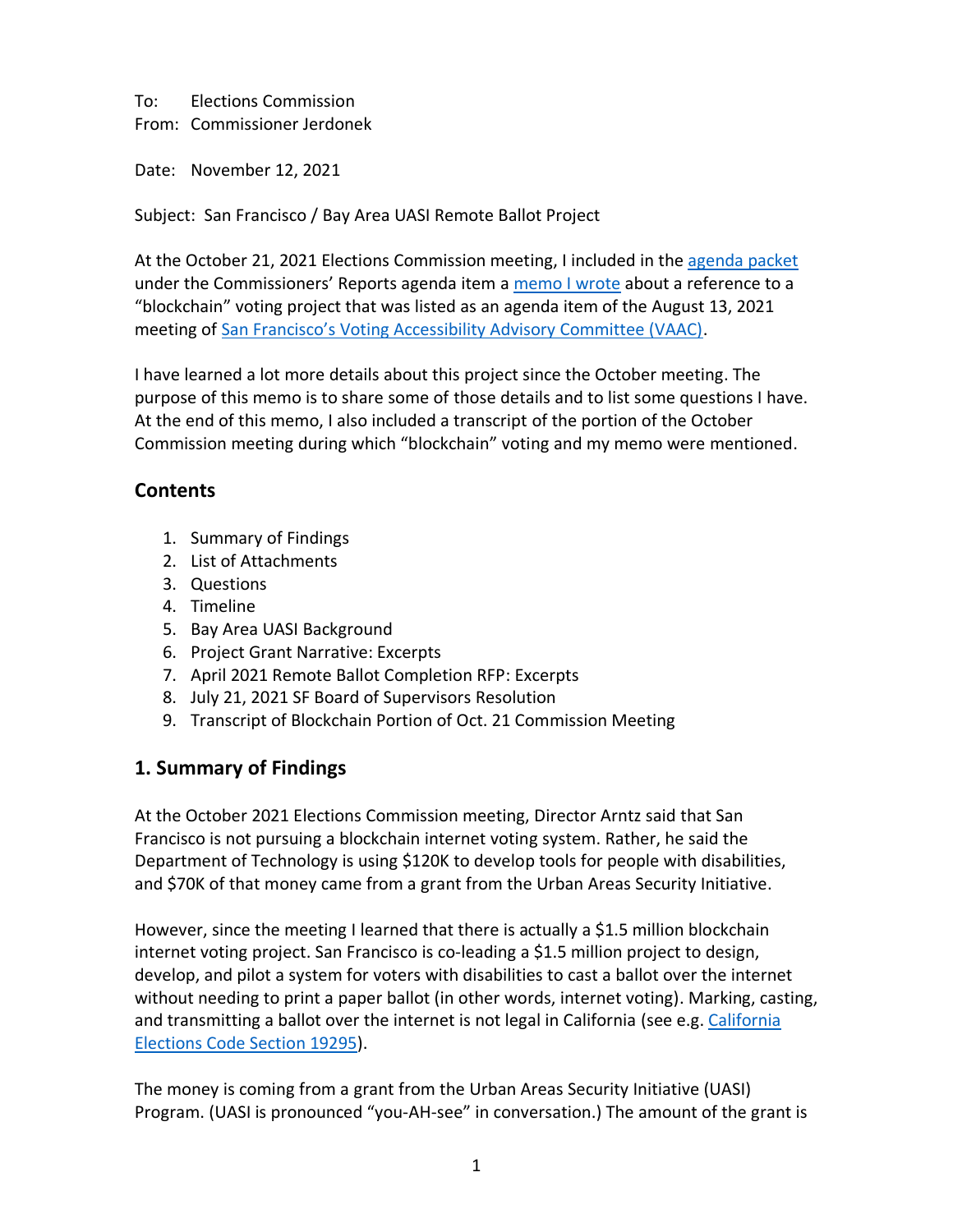\$1,550,625. UASI is a federal grant program administered by the Department of Homeland Security (DHS) and FEMA, and in California by the California Governor's Office of Emergency Services (Cal OES). Here is th[e federal program page,](https://www.homelandsecuritygrants.info/GrantDetails.aspx?gid=17162) and here is the [California-specific page.](https://www.homelandsecuritygrants.info/GrantDetails.aspx?gid=22126) A regional governmental organization called [Bay Area UASI](http://www.bayareauasi.org/)  [\(BAUASI\),](http://www.bayareauasi.org/) of which San Francisco is a member along with eleven other counties and two other cities, applied for the grant in FY 2020.

Bay Area UASI's name for the project is "Enhanced Election Security – AFN Remote Ballots" (AFN stands for Access and Functional Needs). The system is planned to be piloted with at least 1,000 voters across the 12-county Bay Area UASI region. This includes the counties of Alameda, Contra Costa, Marin, Monterey, Napa, San Benito, San Francisco, San Mateo, Santa Clara, Santa Cruz, Solano, and Sonoma.

The San Francisco Department of Technology proposed the project idea to Bay Area UASI sometime before March 2020. BAUASI approved the project idea at its meeting in March 2020, then it submitted a grant proposal to DHS/FEMA later that year, and DHS/FEMA/Cal OES approved the project in October 2020. The project is being co-managed by a member of the BAUASI management team (Mikyung Kim-Molina) and a member of the San Francisco Department of Technology (Chinna Subramaniam). The City and County of San Francisco also acts as the fiscal agent for BAUASI, so the San Francisco Board of Supervisors approves BAUASI funds to be accepted and expended.

On April 2, 2021, San Francisco issued a \$1.5 million RFP for the project on its [RFP](https://sfcitypartner.sfgov.org/)  [website,](https://sfcitypartner.sfgov.org/) with a proposal deadline of April 28, 2021. A winning bidder was selected, and San Francisco is currently in contract negotiations with that bidder. The contract may be signed any day.

# **2. List of Attachments**

In addition to this memo, I have included in the agenda packet the following documents that I obtained from the San Francisco Department of Emergency Management:

- The project narrative for the UASI grant (undated, but probably from around mid-2020), which is titled "IAM Project Narrative." (2 pages)
- The April 2, 2021 RFP for the Remote Ballot Completion Project. (19 pages)

# **3. Questions**

Here are some of the questions I have about the project:

1. Since ballots aren't allowed to be submitted over the internet in California, how does allowing them to be submitted over the internet for some voters enhance election security? Wouldn't this introduce a new cybersecurity target into our elections where there previously wasn't one? Moreover, wouldn't this make voters with disabilities the only ones vulnerable to this attack?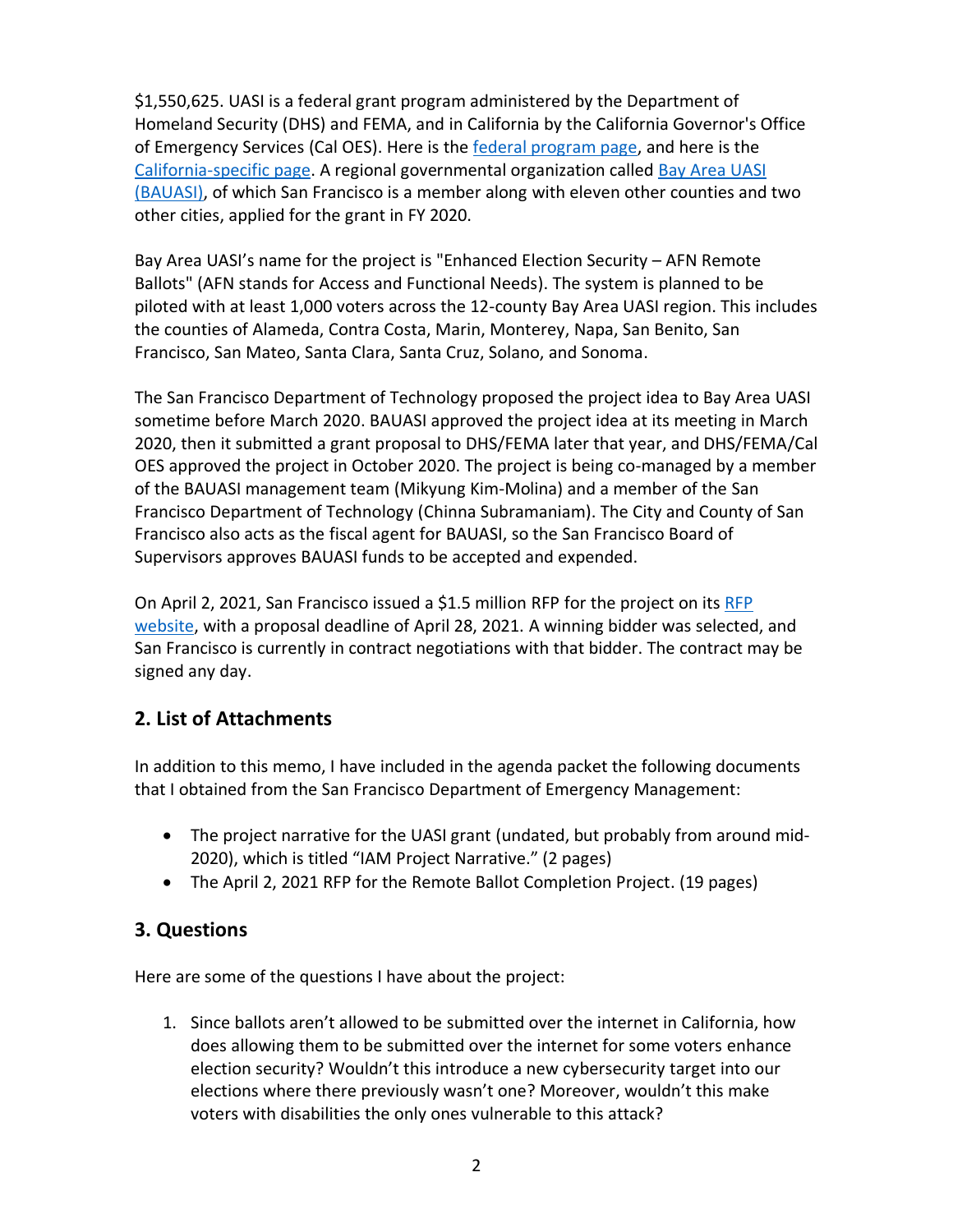- 2. Since submitting ballots over the internet isn't legal in California, the product can't be used in governmental elections as described. What, then, is the practical utility of this project for people with disabilities and enhancing election security? Will the 1,000-voter pilot be for a mock election rather than a real election? Or will changes in state law be pursued to allow internet voting and/or the pilot to proceed?
- 3. If federal grant money was available for enhancing election security, why wouldn't San Francisco suggest a grant proposal that funds open source voting using paper ballots? Unlike internet voting, it would have concrete benefits since it is legal in California. Moreover, open source voting has a long record of reports, discussion, and support within San Francisco and the State of California—and not only because of its security benefits.
- 4. San Francisco posted the RFP for the \$1.5M project on its [RFP website](https://sfcitypartner.sfgov.org/) on April 2, 2021. When did the San Francisco Board of Supervisors authorize to accept and expend this money? Since the City and County of San Francisco serves as the fiscal agent for Bay Area UASI, all UASI grant funds need to be approved by the Board of Supervisors (e.g. see [here](https://sfgov.legistar.com/LegislationDetail.aspx?ID=4982021&GUID=FCC4167D-4124-45A3-AA76-9EE2ED3BD6C2&Options=&Search=) for the approval of the FY 2020 increase).
- 5. Why wasn't anything said about the \$1.5 million at the October 2021 Commission meeting? Director Arntz only mentioned \$70K coming from a UASI grant.
- 6. Why does the RFP mention prior engagement with "immutable records technology" (which is another way of saying blockchain) as a minimum qualification if Director Arntz said there is no blockchain voting project?
- 7. What exactly is the \$120K being used for, and how is it related to the \$1.5 million?
- 8. Was any kind of public report or study done on the feasibility of internet voting project before submitting a grant proposal to design, develop, and pilot a system, for example looking at existing and past internet voting projects and the wealth of literature that already exists on the topic?
- 9. Has there been any kind of public discussion in a San Francisco meeting body about spending \$1.5 million on a project for transmitting ballots electronically and without printing a paper ballot? As recently as the April 15, 2021 meeting of San Francisco's Committee on Information Technology (COIT), only \$120K was mentioned in relation to the project, and this was after the \$1.5 million RFP was already posted. Also, at the July 21, 2021 Board of Supervisors Budget and Finance Committee meeting, a \$1 million increase in UASI funds was approved (from \$32 million to \$33 million, where the original \$32 million included the \$1.5 million elections project). During this meeting, less than one minute was used to describe to Budget Committee Chair Haney what the \$33 million was for, and the election project wasn't mentioned in that description. (See later in this document for a transcript of that portion of the committee discussion.)
- 10. The Department of Elections is listed as one of the partners in the project (e.g. in the RFP), and the project is categorized under the Open Source Voting project in various San Francisco documents. The project is also of obvious interest to the Commission because of the Commission's recent adoption of a policy to oppose internet and email voting in local, state, and federal elections, which the Commission did in its April 19, 2017 "[Resolution on Internet Voting.](https://sfgov.org/electionscommission/sites/default/files/Documents/resolutions/Elections_Comm_Internet_Voting_Res.pdf)"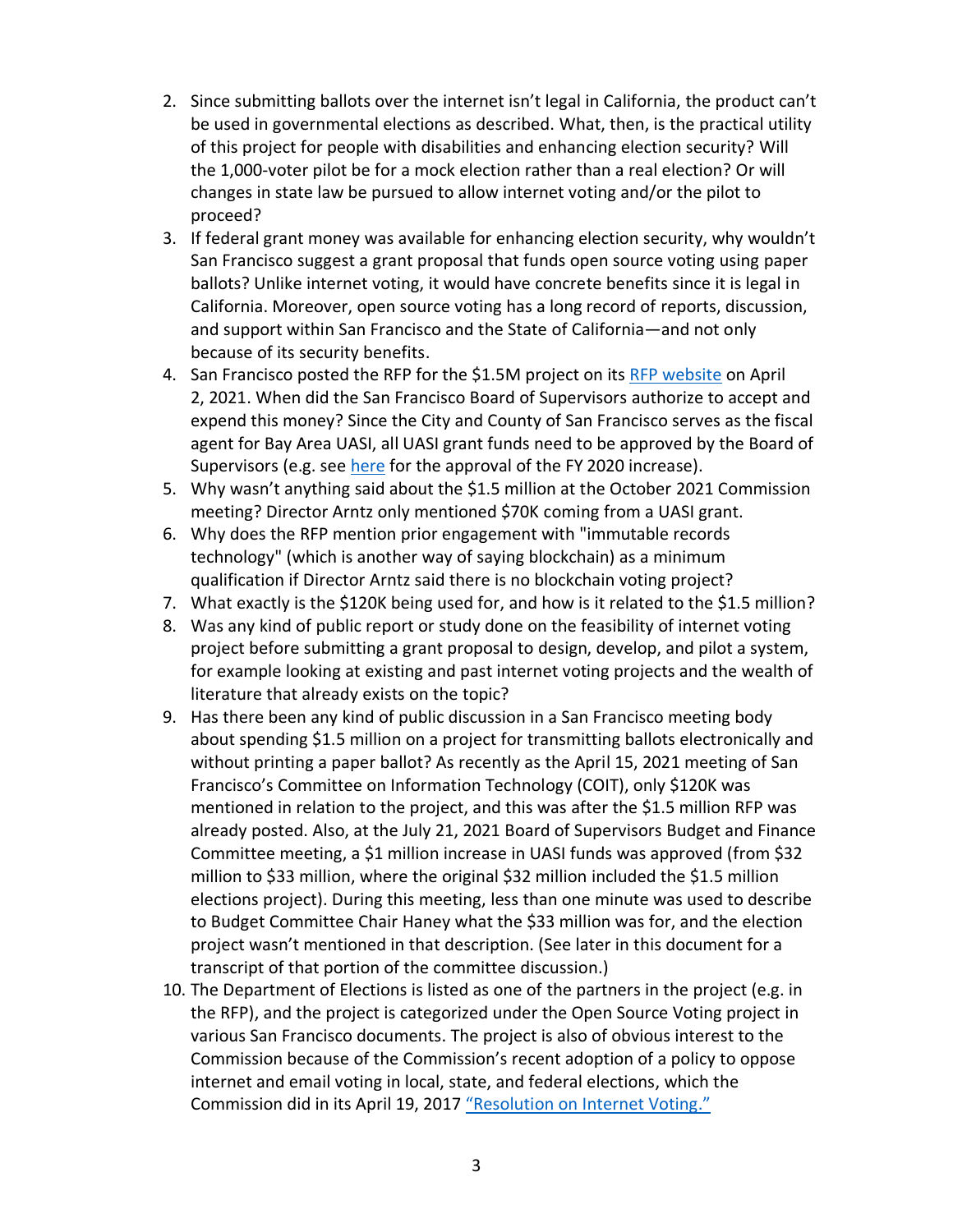- a. Why wasn't the Elections Commission told in early 2020 that the Department of Technology was proposing this project to Bay Area UASI as a possible federal grant proposal?
- b. Why wasn't the Elections Commission told about the project before the authorization of accepting and expending \$1.5 million on the project went before the Board of Supervisors?
- c. Why wasn't the Elections Commission told that an RFP for \$1.5 million was being drafted, or that it was going to be posted?
- 11. Given that this project was categorized under the Open Source Voting project, why is "open source" not mentioned in either the UASI project grant narrative or the RFP?
- 12. In the Spring of 2019, we compiled for Director Gerull a list of more than 50 email addresses of people interested in open source voting. Were any of those people contacted about the RFP? If not, was any outreach done for the RFP? Who was contacted?
- 13. At the October 2021 Commission meeting, Director Arntz said there's been no development of anything and that there's no prototype. However, one of the RFP bids mentioned working with the Department of Technology on a prototype of the Remote Ballot application that involved blockchain.
	- a. What is the prototype application, and who worked on it?
	- b. How much did the prototype cost, and how was it paid for? Was there an RFP?
	- c. Since the project is categorized under the Open Source Voting project, why has the source code for the prototype not been made publicly available?
- 14. My understanding is that the contract is still being negotiated. Can San Francisco hold off on signing the contract until the Board of Supervisors has had a chance to hold a public hearing about the project?

# **4. Timeline**

Here is a condensed timeline of events and meeting related to the Remote Ballot project:

- **November 2019(?)** The San Francisco Department of Technology proposed the Remote Ballot project idea to Bay Area UASI.
- **February 19, 2020.** At the February 2020 Elections Commission meeting, Director Gerull discussed her Open Source Voting COIT Budget Request. For the "In-home Voting for Residents with Disabilities" Project, the document shows \$30K for FY19- 20 and \$170K for FY20-21.
- **March 12, 2020.** Bay Area UASI voted at its March Approval Authority meeting during agenda item #4 to approve proposing the internet voting project for funding. The project was called "Identity Access Management (IAM) for Elections Security" in its agenda packet.
- **July 15, 2020.** During the July 2020 Elections Commission meeting, Director Gerull provided an Open Source Voting Status Report. For "Remote Vote by Mail for Residents with Disabilities," she wrote, "Began preliminary engineering on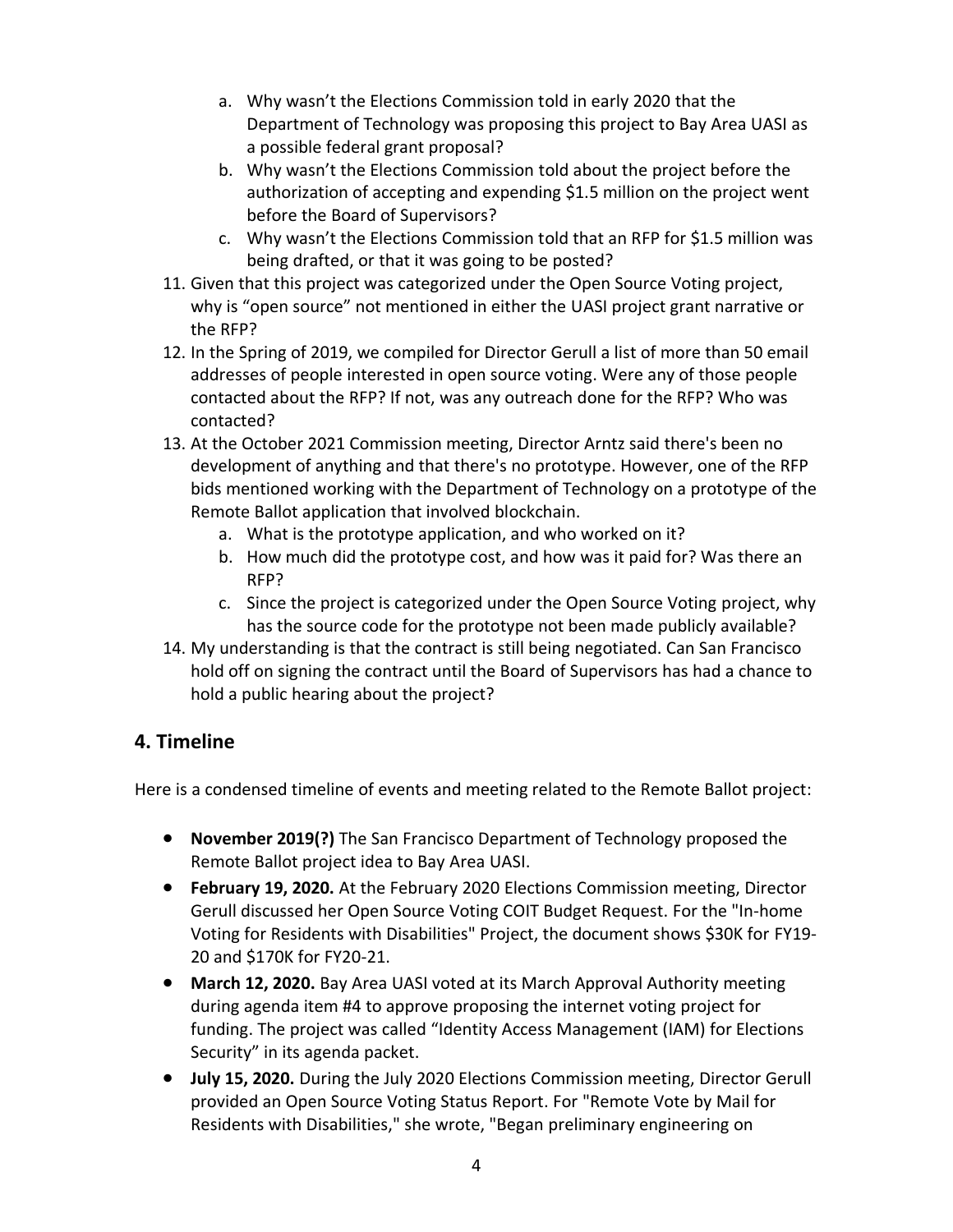securing identity and access for remote access" and listed "Remote Vote by Mail Identity and Access Management" as one of two projects that San Francisco would continue.

- **October 23, 2020.** Cal OES notified Bay Area UASI in a letter that it was approved for \$31,012,500 in funding. Evidently, this amount included the \$1,550,625 in funding for the AFN Remote Ballot project.
- **November 12, 2020.** Bay Area UASI reported on the funding approval at its Approval Authority meeting during agenda item #3.
- **April 2, 2021.** San Francisco issued an RFP with title, "Formal Invitation for Bids for: Remote Ballot Completion and Submission for People with Access and Functional Needs." The deadline to submit proposals was April 28, 2021. The Notice of Intent to Award was May 24, 2021. The not to exceed amount was listed as \$1,500,000 for the initial term.
- **April 15, 2021.** San Francisco's Committee on Information Technology (COIT) approved \$120K for the Remote Ballot Completion project during its meeting.
- **July 27, 2021.** The Board of Supervisors [approved a resolution](https://sfgov.legistar.com/LegislationDetail.aspx?ID=4982021&GUID=FCC4167D-4124-45A3-AA76-9EE2ED3BD6C2&Options=&Search=) to accept and expend an increase to Fiscal Year (FY) 2020 UASI grant funds in the amount of \$1,012,500 for a total of \$33,012,500. The \$1,550,625 for the Remote Ballot project was part of the initially approved amount.
- **August 13, 2021.** The project was discussed during the August meeting of San Francisco's Voting Accessibility Advisory Committee (VAAC) and described in the agenda packet as using "blockchain to digitally sign and return vote-by-mail ballots."
- **September 9, 2021.** Bay Area UASI discussed an update on the FY 2020 National Priority Projects at its Approval Authority meeting during agenda item #5. In the agenda packet, the project is called "Enhanced Election Security – AFN Remote Ballots" with \$1,550,625 listed as the project amount.
- **October 21, 2021.** At the October 2021 Commission meeting, I reported on finding mention of the blockchain voting project in the agenda of the August 2021 VAAC meeting and during the meeting.

# **5. Bay Area UASI Background**

[Bay Area UASI](http://www.bayareauasi.org/) is an organization responsible for administering federal UASI grants for a Northern California region that [spans 14 jurisdictions](http://www.bayareauasi.org/about-us) as of 2011. These jurisdictions are the twelve counties of Alameda, Contra Costa, Marin, Monterey, Napa, San Benito, San Francisco, San Mateo, Santa Clara, Santa Cruz, Solano, and Sonoma, and the three major cities of Oakland, San Francisco, and San Jose. (I believe Bay Area UASI's literature says 14 jurisdictions rather than 15 since San Francisco is both a city and county.) Bay Area UASI was established by an MOU agreed to by all of the member jurisdictions.

Bay Area UASI's website has this description of itself—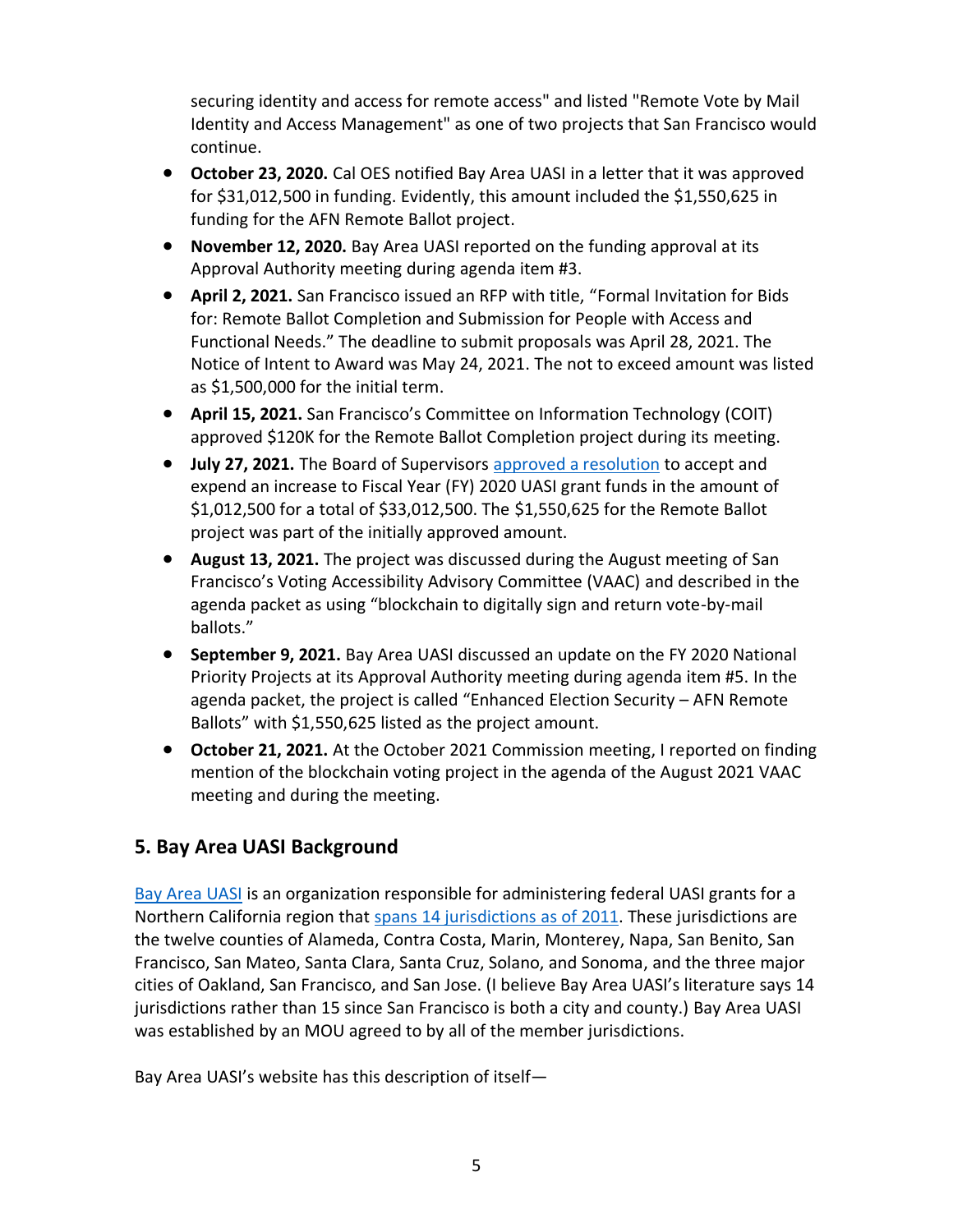The Bay Area Urban Areas Security Initiative sustains and improves regional capacity to prevent, protect against, mitigate, respond to, and recover from terrorist attacks and catastrophic disasters.

Bay Area UASI (BAUASI) is governed by an [11-member](http://www.bayareauasi.org/approval-authority/november#block-views-members-block-1) Brown-acted body called the [Approval Authority](http://www.bayareauasi.org/approval-authority/november) that meets monthly. San Francisco's representative on the Approval Authority is the Executive Director of the San Francisco Department of Emergency Management. Since BAUASI is a Brown-acted body, all meetings are open to the public and allow public comment.

Meeting agendas, packet documents, and audio for each meeting can be found at the "Approval Authority" link above and clicking the appropriate month. Note that not all months have a meeting. For convenience, here are the months when BAUASI met in 2020 and 2021. In 2020, the Authority met six times, in January, March, May, June, September, and November. In 2021, the Authority met or will meet five times, in January, March, June, September, and November.

The City and County of San Francisco serves as the fiscal agent for Bay Area UASI. Thus, even though BAUASI serves a 12-county region, nearly all of BAUASI's approximately 20 employees are employees of the City and County of San Francisco. Being the fiscal agent also means that all UASI grant funds need to be approved by the San Francisco Board of Supervisors (e.g. see [here](https://sfgov.legistar.com/LegislationDetail.aspx?ID=4982021&GUID=FCC4167D-4124-45A3-AA76-9EE2ED3BD6C2&Options=&Search=) for the approval of the FY 2020 increase).

Each year FEMA posts a Notice of Funding Opportunity (NOFO) for its UASI grants. These notices can be found [here.](https://www.fema.gov/media-collection/homeland-security-grant-notices-funding-opportunity) The FY 2020 NOFO was special because it allowed grant proposals specifically for elections security.

### **5.1. March 2020 Bay Area UASI Approval Authority Meeting**

At its March 12, 2020 meeting, the Approval Authority authorized its staff to apply for an FY 2020 UASI grant with 10 projects across the four national priorities:

Approval of \$11.7 million for regional projects supporting the four National Priorities pursuant to the UASI FY 2020 Notice of Opportunity Funding (NOFO).

The Remote Ballots project was one of two projects in the "Enhancing the Protection of Soft Targets/Crowded Places" priority. The project description was—

Establish partnerships with local government entities (e.g. departments of Information Technology, Offices of Disability, and departments of Elections) to support the disabled community and people with access and functional needs during the voting process; create a pilot program that uses IAM-related technology to enhance transmission of election ballots and sender verification.

The Remote Ballots project was proposed to Bay Area UASI by the San Francisco Department of Technology. It was one of two elections projects. The other election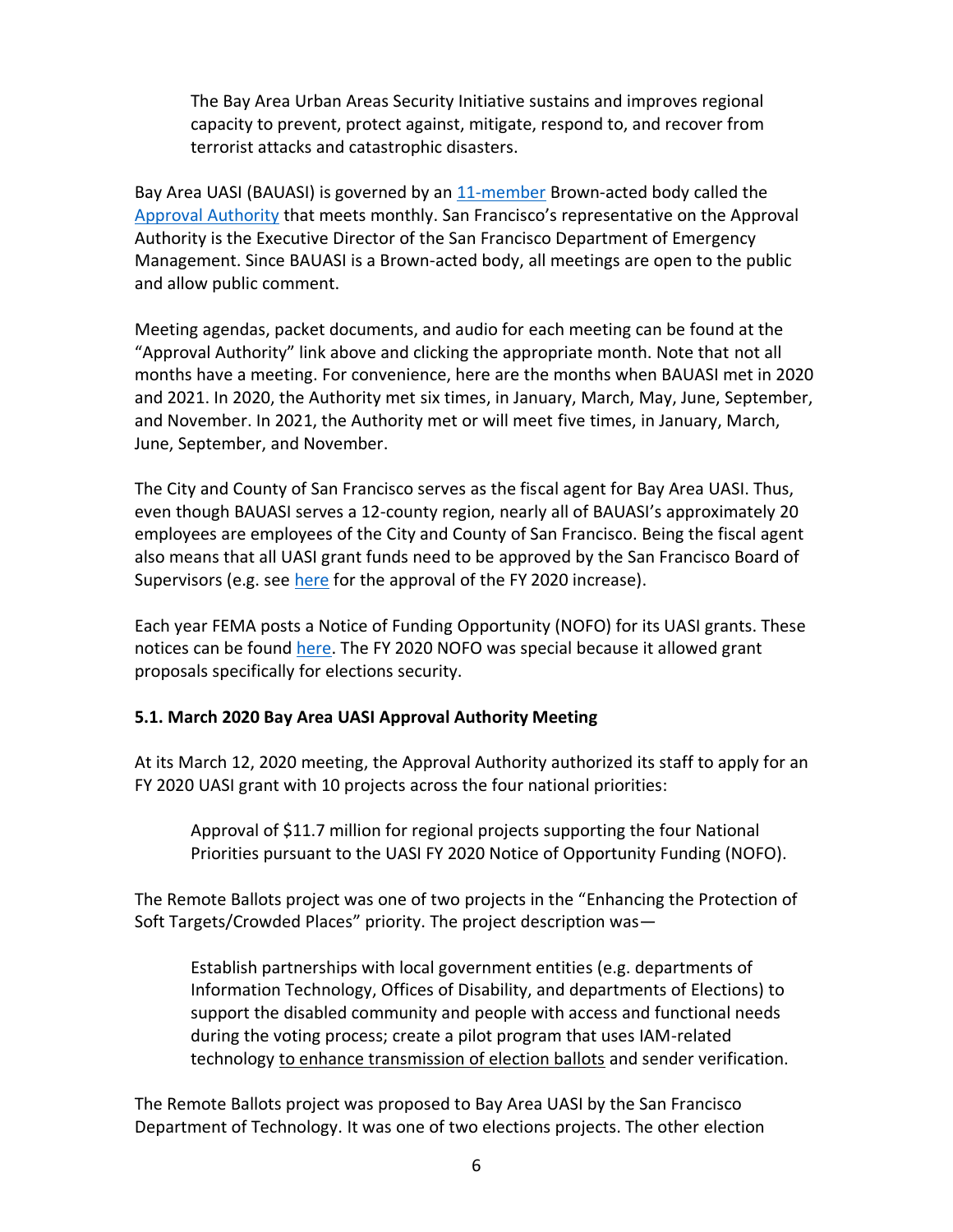project that Bay Area UASI moved forward with is called "Cyber Navigator Program" and is under the "Enhancing Cybersecurity" priority.

### **6. Project Grant Narrative: Excerpts**

Below are some excerpts from the 2-page "Project Narrative" for Bay Area UASI's grant proposal for the Remote Ballots Project. The narrative equates voter fraud with terrorism:

This project supports terrorism preparedness by alleviating the potential for voter fraud committed by malicious actors who prey on the most vulnerable members of our society. Digital identify theft for the purposes of altering election results is a form of voter interference that can be committed by either foreign or domestic terrorist groups. This project prevents a threatened or actual act of terrorism by acting as a gate keeper that ensures the integrity of the voting process by securing the identity of the voter casting the actual ballot.

Here are some of the project details from the narrative:

This project will harden elections capabilities by enabling secure identify (sic) verification, using provable encryption for digital signing, and guaranteed secure transmission of the ballots from the voter to the region's Departments of Elections.

This pilot project will ultimately provide 1000 end-user licenses for a period of one year. Development, implementation, tech support, training, hosting, and licenses for 14 jurisdictions.

…

…

Further outcomes of this project include a successful increase in the number of voters with disabilities returning ballots.

…

Collaborative efforts include stakeholders from 14 Bay Area jurisdictions and their respective elections offices, disability offices, and information technology offices. This project also involves coordination with the fusion center (NCRIC), DHS-CISA, MS-ISAC, Elections-ISAC, State Office of Elections, and Cal-CSIC.

…

This project would be a partnership amongst local government entities such as the Department of Information Technology, Office of Disability, and Department of Elections to support the disabled community and people with access and functional needs during the voter process.

# **7. April 2021 Remote Ballot Completion RFP: Excerpts**

On April 2, 2021, San Francisco issued an RFP called "Remote Ballot Completion" on [its](https://sfcitypartner.sfgov.org/)  [RFP website](https://sfcitypartner.sfgov.org/), with event ID "0000005209." You can see a screenshot of the RFP posting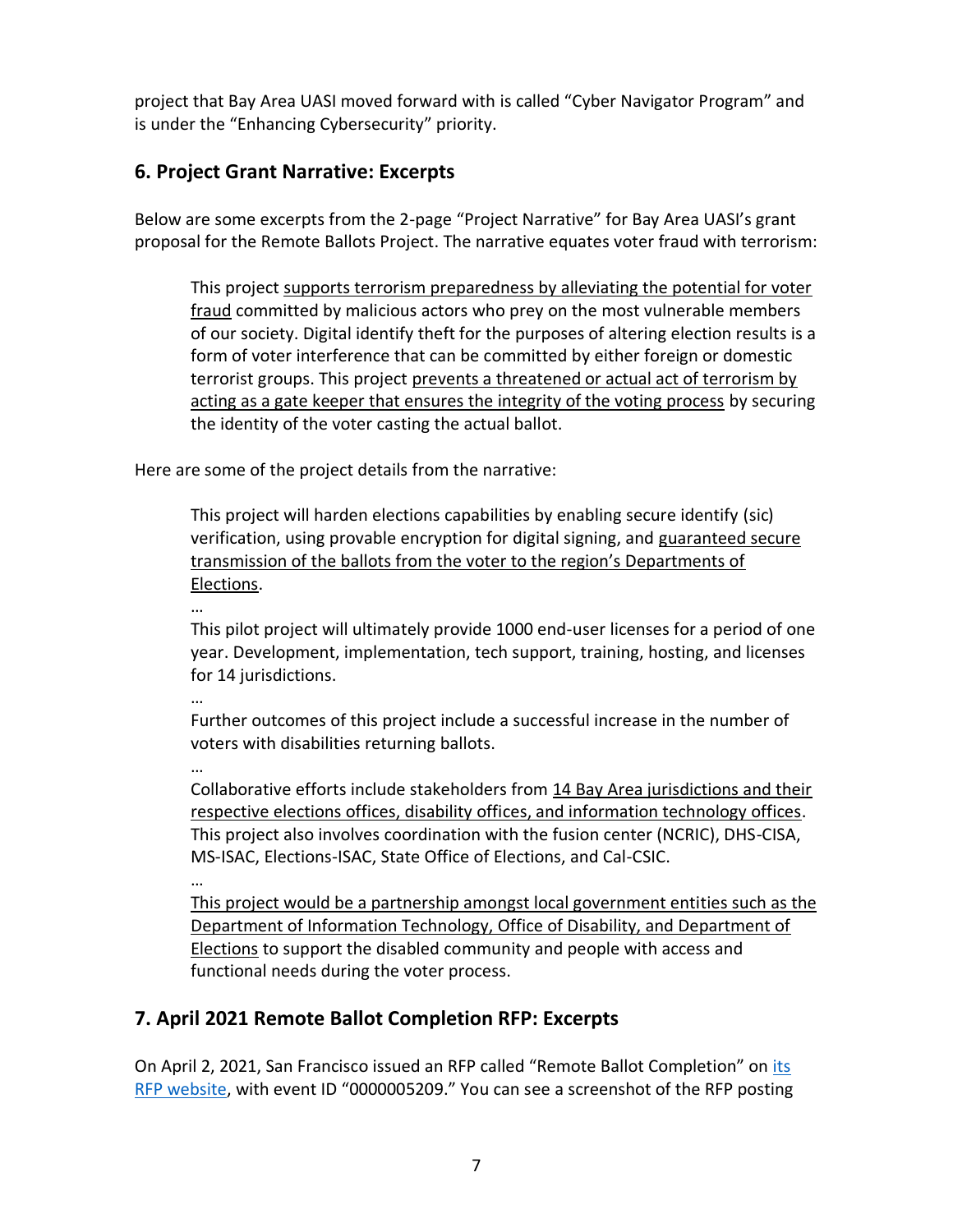below. The 19-page RFP document had the longer title, "Formal Invitation for Bids for: Remote Ballot Completion and Submission for People with Access and Functional Needs."



Below are some excerpts from the RFP:

On page 9 (numbered p. 6):

Under the direction of UASI project manager and San Francisco Department of Technology, and in collaboration with the San Francisco Elections Department, engage with California Secretary of State to build governance and consensus.

Also on page 9 (numbered p. 6):

This innovative project will enable secure identity verification, the use of provable encryption for digital signing, and guaranteed secure transmission of ballots from voters with AFN to the elections departments where they will ultimately be printed and counted.

Also on page 9 (numbered p. 6):

• Design, build, and test a modular internet-based solution for a pilot subset of AFN [Access and Functional Needs] voters, (with a goal of at least 1000 participants) in the region to: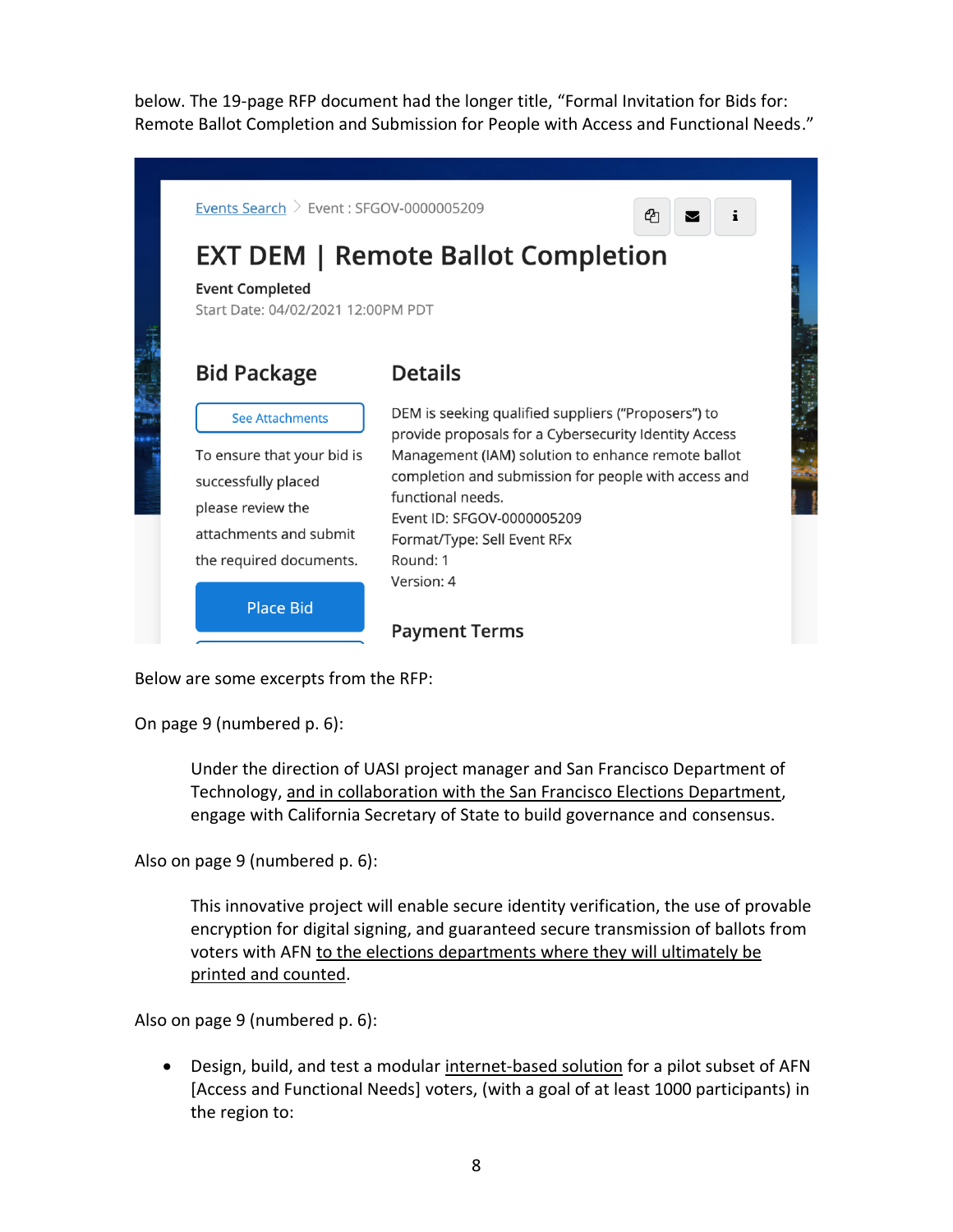- o Eliminate the need for AFN voters to print and fax ballots
- o Electronically prove the identity of each AFN voter
- o Electronically verify the identity of each AFN voter
- o Electronically sign the ballot
- o Electronically submit the ballot to a county Election Department
- o Ensure non-repudiation of the ballot submission

On page 12 (numbered p. 9), one of the minimum qualifications is experience with "immutable records technology" (aka blockchain). Specifically, MQ5 (Minimum Qualification #5) says—

Prior engagement with immutable records technology of digital signature and digital record submission and integration of the technology with IAM.

IBM, for example, [defines blockchain](https://www.ibm.com/topics/what-is-blockchain) as follows:

Blockchain is a shared, immutable ledger for recording transactions, tracking assets and building trust.

# **8. July 21, 2021 SF Board of Supervisors Resolution**

On July 27, 2021, the Board of Supervisors [approved a resolution](https://sfgov.legistar.com/LegislationDetail.aspx?ID=4982021&GUID=FCC4167D-4124-45A3-AA76-9EE2ED3BD6C2&Options=&Search=) to accept and expend an increase to Fiscal Year (FY) 2020 UASI grant funds in the amount of \$1,012,500 for a total of \$33,012,500. This was [File No. 210680](https://sfgov.legistar.com/LegislationDetail.aspx?ID=4982021&GUID=FCC4167D-4124-45A3-AA76-9EE2ED3BD6C2&Options=&Search=) and Resolution No. 378-21. The resolution was introduced on June 8, 2021 and enacted on August 4, 2021.

You can find mention of the Remote Ballot project if you click on "5. Executed Grant App," for example, in the above link. On the bottom of page 15 (and top of page 16) under Project Title "National Priority - Soft Target - Identity & Access Management Project," it says—

The BA [Bay Area] Management Team will utilize a consultant to conduct gap and needs analyses and then provide Identity and Access Management (IAM) related technology. Project will harden elections capabilities by enabling secure identify verification, using provable encryption for digital signing, and guaranteed secure transmission of ballots from the voter to the region's Departments of Elections. Funding will provide for jurisdiction-specific assessments. Project will be conducted during the grant performance period.

The resolution above only covered the \$1 million increase though. The Remote Ballot project was apparently part of the original approved \$32 million. However, I wasn't able to find where the original \$32 million was publicly discussed.

As part of the above approval, the resolution was also heard by the Budget and Finance Committee on July 21, 2021. Here is a transcript of the portion of the [video of this](http://sanfrancisco.granicus.com/player/clip/39028?view_id=10&meta_id=887856&redirect=true)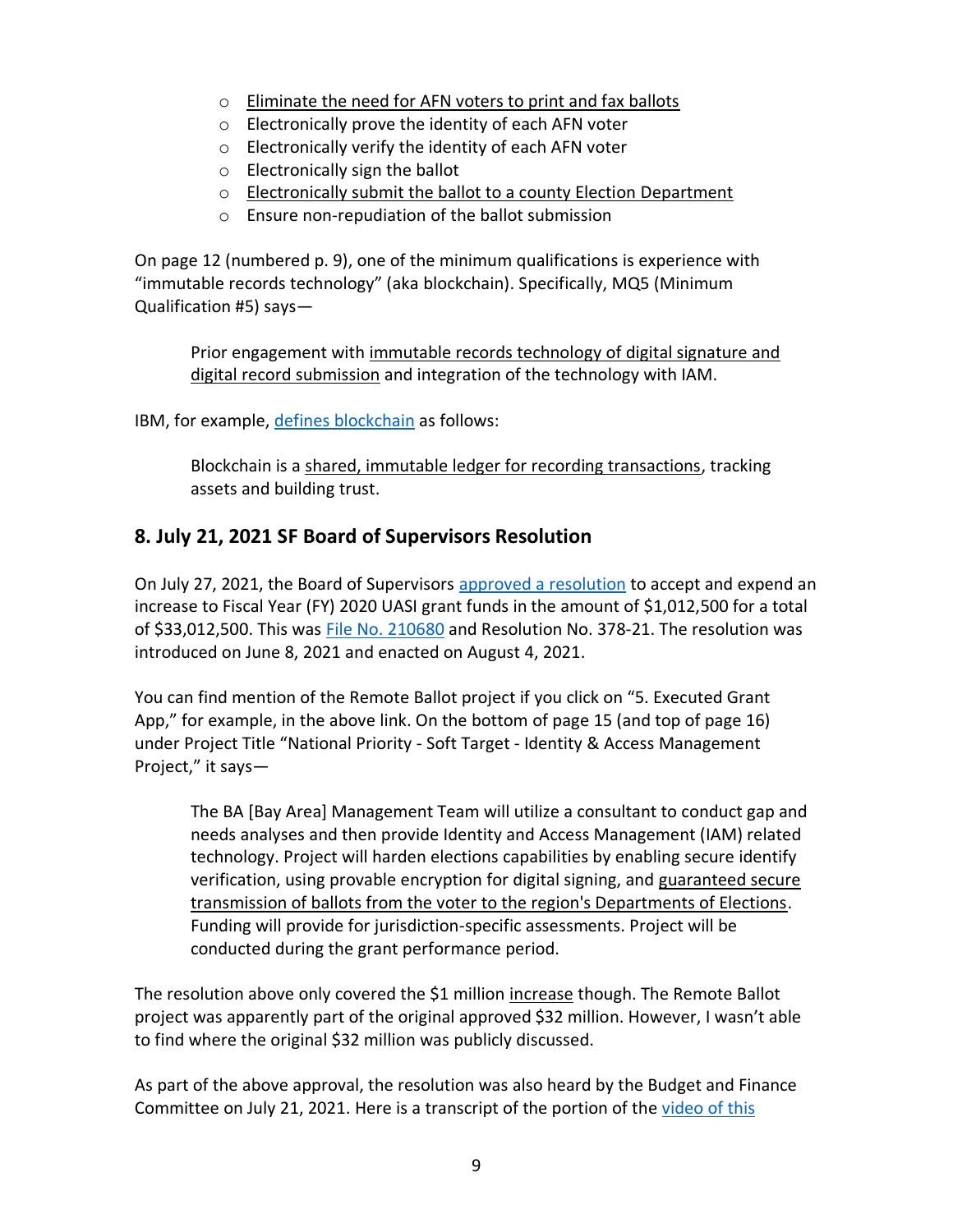[meeting](http://sanfrancisco.granicus.com/player/clip/39028?view_id=10&meta_id=887856&redirect=true) in which the grant funds were discussed (video timestamps are included for convenience):

Supervisor Haney: [1:13:20] I appreciate the update on the sort of, the general increase in numbers. This is a fairly large set of money from the United States Homeland Security office, which, you know, I think, for a lot of folks may raise some questions. Can you describe in a bit more detail what these funds are going to?

Mary Landers (DEM): [1:13:42] Of course. So, you're talking about the Urban Areas grant? So San Francisco acts as the fiscal agent on behalf of the twelve Bay Area counties and 108 cities plus the, and includes the three core cities of San Francisco, Oakland, and San Jose. So the funds are divided up through an extensive process whereby the various hubs in the Bay Area meet and determine the needs based on risk and threat, and then it's voted on by our Approval Authority. San Francisco is the fiscal agent for the bulk of the funds. The extra \$2 million is for the statewide funding of a risk-management program on behalf of the State of California. Does that answer your question?

Haney: [1:14:34] Well, I get that we're the fiscal agent for all of these funds going to all of these different cities, but what are the funds being used for?

Landers: [1:14:39] So they're being used for all kinds of things, including, um, community resilience projects, an extensive training and exercise program that is run out of the offices. They also purchase, um, large equipment items. Some of the things that are purchased are, um, security, you know, rescue vehicles for, emergencies, of Fire Department emergencies, Police emergencies, Health Department items such as testing equipment for, that was used extensively during the pandemic. I'd be happy to provide you with a greater list if your office wishes it.

Haney: [1:15:26] How did San Francisco wind up being the fiscal agent for all of these different cities? How did that happen?

...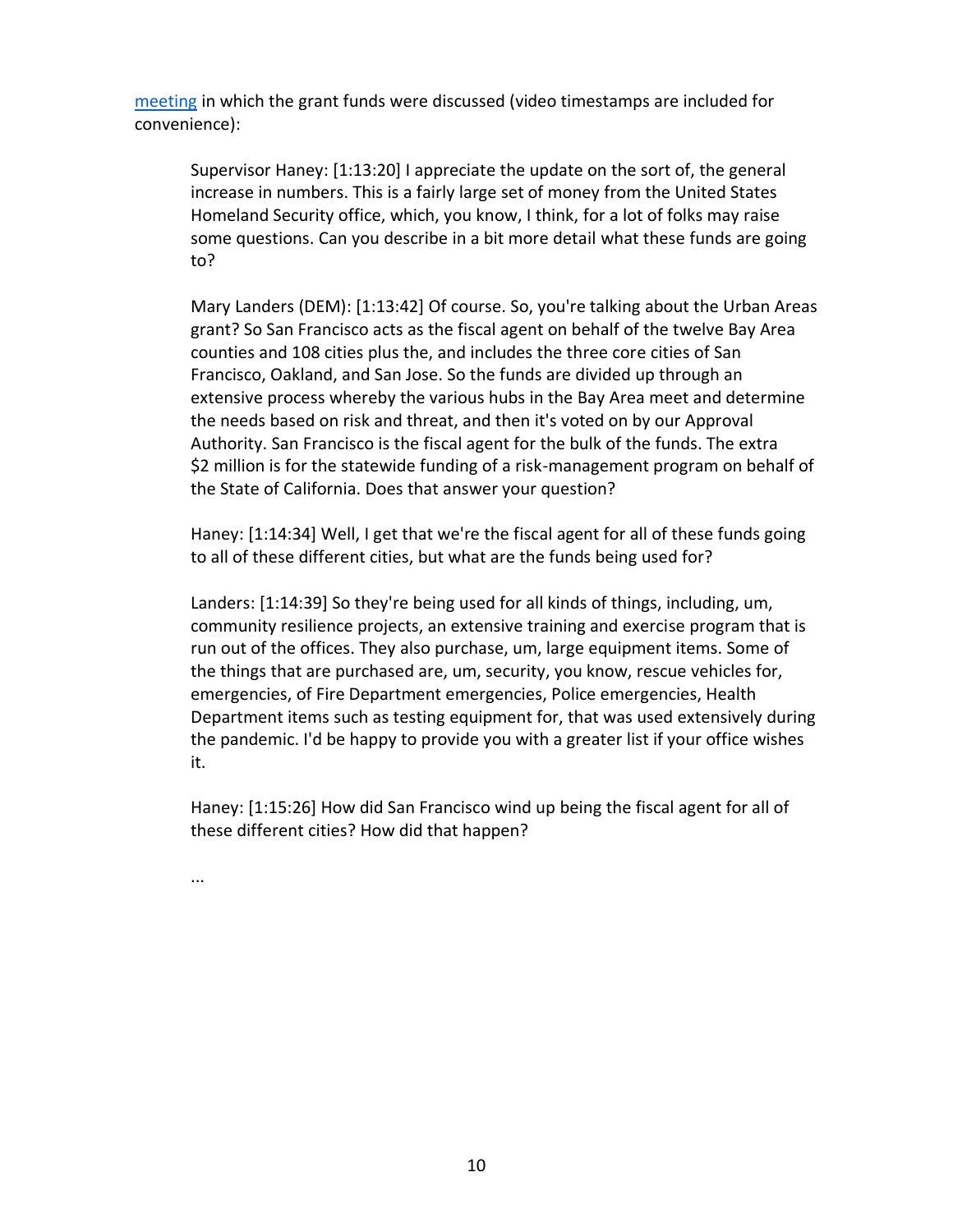# **9. Transcript of Blockchain Portion of Oct. 21 Commission Meeting**

Here's a link to the video of the October 21, 2021 Elections Commission meeting: <https://www.youtube.com/watch?v=ZAPZzoI1EXc>

So you don't have to sit through the video, below is a transcript I made of the parts relevant to blockchain voting. I also included timestamps to the point in the video above. (I didn't have time to transcribe the public comments, though.)

### **Public comment:** [4:04]

- 1. [4:37] C. Jay Coles
- 2. [8:02] Richard Tamm
- 3. [10:01] Jim Soper
- 4. [13:43] Brent Turner
- 5. [15:00] David Jefferson
- 6. [18:23] Barbara Simons

#### **End Public comment:** [21:00]

**Jung:** [1:17:10] Any reports? Commissioner Jerdonek, and then Commissioner Mogi.

**Jerdonek:** [1:17:16] Yeah, so in the process of doing research for the open source voting stuff I came across a Voting Accessibility Advisory Committee meeting where there was an agenda item about this blockchain voting project that several public commenters were discussing during the general public comment. So I did some research, and I tried to collect everything that I could find about the project, and I included that as a document in the packet.

[1:17:51] And um, you know, this is something that was new to me. I didn't really know about it before last week basically. And I do think it's something that we should take a look at at some point, just because we have a policy position on internet voting. But also just to kind of learn more about what is this project and where is it coming from and just get a little bit more transparency into it. Of course, we can't do any of that today because I'm just basically reporting on my findings. So that's all, thanks.

```
...
```
**Arntz:** [1:21:28] Can I also comment though on this, on the, uh, Commissioner Jerdonek's report real quickly?

**Jung:** Go for it.

**Arntz:** I don't want to wait until — for November.

**Jung:** Yeah, please.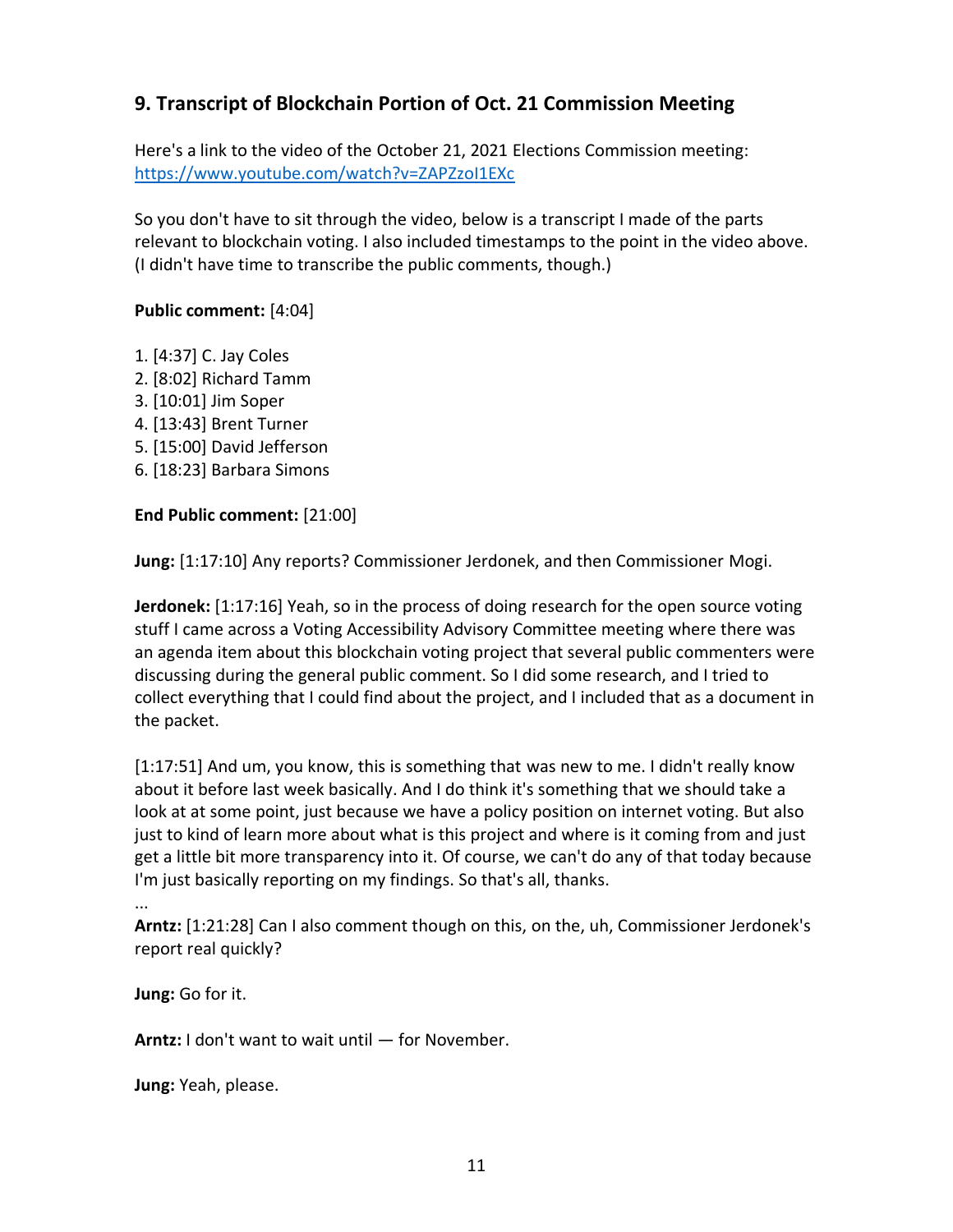**Arntz:** [1:21:40] All right, thanks. Uh, so I just mischaracterized the project. We're not building a blockchain voting system. That's not the intent whatsoever. Basically, and I think the fellow from VotingWorks actually mentioned that he's working on the same thing, the same issues.

[1:21:59] There's two items that really frustrate people with disabilities when they vote, especially with the increase of vote-by-mail voting. Even with the remote accessible voteby-mail system, they still have to print out a ballot, and they still have to sign an envelope to get the ballot back to us to be counted. And people with dexterity issues can't always sign their envelopes, you know. So they can use the remote accessible system to mark their ballots with the assistive devices that are on their computers, but then they have to physically sign the envelope. So that's one issue that people have brought forward many times to me.

[1:22:41] Another issue is that with remote vote-by-mail system, blind people don't tend to have printers, is what I've learned. And so they can vote at home using their assistive devices when marking a remote accessible vote-by-mail ballot, but they can't print it because they don't have a printer. So we've worked the last several elections with the libraries trying to arrange for the branch libraries to provide their printers to people with sight disabilities or who are blind who needed to print out remote accessible vote-by-mail ballots. And that's not always successful. It's a real challenge for the library to pull off.

[1:23:15] And then also, one of the frustrations and it's in the letter, I think Commissioner Jerdonek provided all the information to answer the question, really, that is being presented — is that the Mayor's Office on Disability was, at the time, was seeing a lot of potential funding going towards the development of an open-source voting system. But that open-source voting system component — it was really not focused at all on improving accessibility. There was talk about improving accessibility, but nothing substantive in anything that they were seeing. And that's been their experience with all voting systems and a lot of other interactions they have in their daily lives is that, they something is going to improve—but when they engage with whatever that improvement is, it doesn't match what they expect or what they hoped it would be. And the improvement is incremental.

[1:24:05] And so that letter that was provided by the Mayor's Disability Council is indicating—hey, you know, if we're going to be developing a voting system, we gotta find a way for people to be able to vote independently and privately, just as the law requires, but not just have something that checks the boxes. But something that actually is effective. And that's where this project is coming from—it's trying to find a way that we can provide people the ability to, who have mobility issues to be able to handle and sign envelopes, and also people who don't have printers, to find a way for them to actually get their ballots to us.

[1:24:42] Um, blockch—this is something that, these are conversations we had before the pandemic in 2019, and this is with the Mayor's Office on Disability, and during those conversations blockchain came up in conversation and stuck in my head, and I used it. But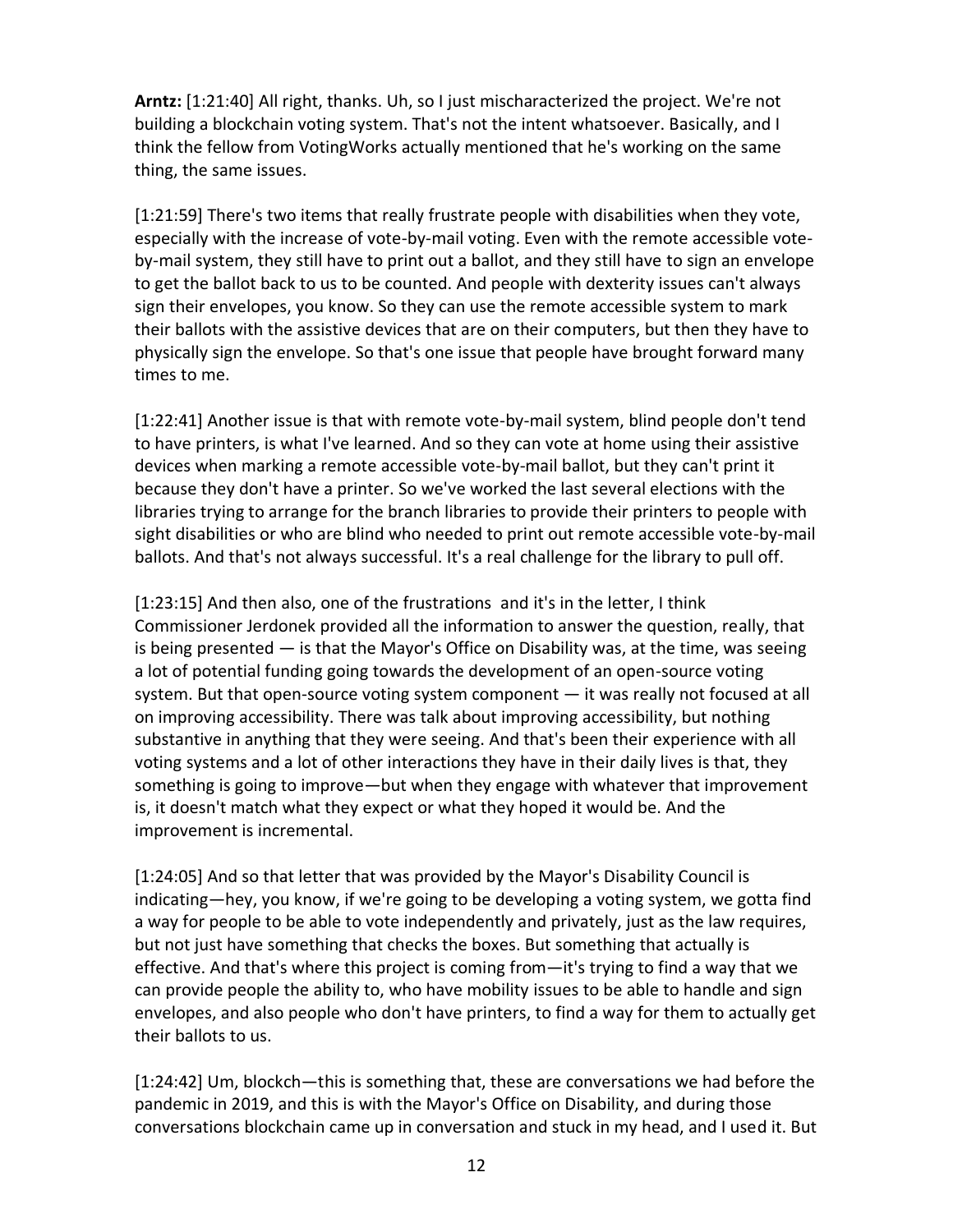I was not in any way—there's nothing going on in San Francisco to develop a blockchain voting system.

[1:25:07] As far as the funding is concerned, so when the pandemic hit, the Mayor's Office was going to each Department looking for unused funds, and what the Department of Elections had in a program budget was the open source funding. And there was no project that was immediately committed to those funds, except for the interface to the risk-limiting auditing tool that the Department of Technology is developing. But also this request from the Mayor's Office on Disability and the Disability Council to consider developing tools for people with dexterity issues and sight disability and who are blind, so they could vote independently and privately.

[1:25:49] And the reason that the 50—and it wasn't a full 120—it was \$50K that was pulled. And the idea was to do this using open source software. So it would, to me it checked all the boxes. And that's why, that's why the project continues in time, and the money, the other funds were pulled by the Mayor's Office in response to the pandemic.

[1:26:09] Then the remaining moneys are coming from a grant, uh, from a group, the Urban Areas Security Initiative, that came through the Department of Emergency Management. So Department of Emergency Management can request this grant — not Department of Technology, not Department of Elections — so the grant moneys went to this Urban Areas Security Initiative, and then from there, the Department of Technology took \$70K to develop these tools for people with disabilities.

[1:26:42] So right now there's been no development of anything. There's no prototype. There's been big conversations like, before the pandemic and a little bit this year. But nothing's really started that's concrete. And that's where things stand. So there's been—I just misspoke because I had blockchain in my head from conversations from a few years ago. But no one's trying to develop a blockchain voting system, and my comments in the meeting about not being afraid of what people consider a security concern is really, what are the options?

[1:27:18] You know, just because people don't like a certain way around handling election information doesn't mean we shouldn't even look at it and consider it. Because, you know, there's a lot of frustration with people with disabilities in voting even though there's tools that are provided, there's services. You know, there's still instances where they have, they have barriers. We are trying to find, and really, we're trying to think of ways to overcome those barriers. And that's what's going on here. We're not trying to subvert any policies. We're not trying to get around anything the Board's doing. We're looking at these issues, these obstacles that people have and trying to think of ways to resolve them. And that's, that's what's, that's the basis of all this, so. And if we can't talk about this today, I'll be glad to talk about it in November.

**Jung:** [1:28:09] Okay, well maybe we don't have to. Commissioner Jerdonek, does that answer your questions?